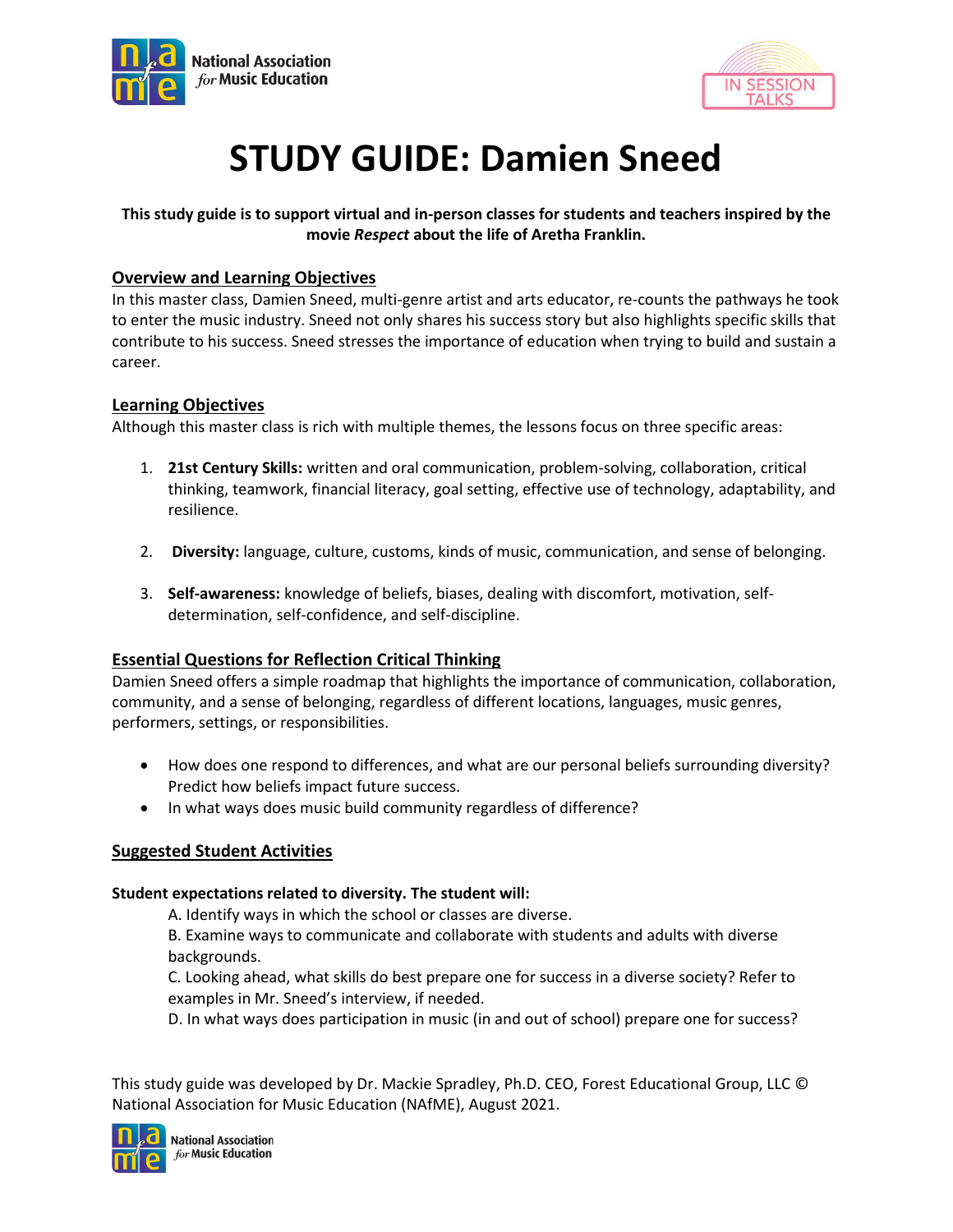## **Student expectations related to self-awareness: The student will:**

A. Write a self-reflection paper about your beliefs and knowledge about diversity and community. Include one new thing you learned about yourself. (Journal writing)

B. Explain the importance of goal setting and persistence as life-long skills.

C. Reflect upon ways to strengthen your career skills.

D. In your own words, what can you do to collaborate, communicate, and build community in diverse learning and potential work settings?

### **Student expectations related to careers in music: The students will:**

A. Discuss and explore the essential elements of songwriting. (central idea, structure/form, melodic idea, supporting harmony, lyrics).

B. Analyze the differences and similarities in jazz, bebop, and gospel piano.

C. Explain how and why cultural and social expression influences musical performance and audience response.

D. Explain how language and culture inform sound and rhythm.

# **Collaborative Projects**

*Students may include oral, written, and visual forms for this presentation. In addition, students may use primary and secondary sources. The project may include guest artists, interviews, podcasts, and studentcreated films.*

#### **Research Project**

- Jazz pianist/gospel pianist
- Classical pianist/ accompanist
- Gospel music vocalist
- Classical vocal artist/Background vocalist
- Composer (instrumental)/songwriter (vocalist)
- Music arranger
- Music conductor
- Music producer
- Music/artistic consultant
- Music business manager
- University music teacher
- Rhythm and Blues/Gospel Music
- Jazz and Bebop

#### **Songwriting**

- Compose an 8-16-32 bar melody.
- Record melody using a notation software. (i.e., Sibelius, Finale, Audacity)
- Explore ways to build upon the melody. (i.e., adding harmony, rhythm beats, loops,
- instrumentation, and tempo)

#### **Jingle Writing**

• Choose a product/store or other major idea concepts.

This study guide was developed by Dr. Mackie Spradley, Ph.D. CEO, Forest Educational Group, LLC © National Association for Music Education (NAfME), August 2021.